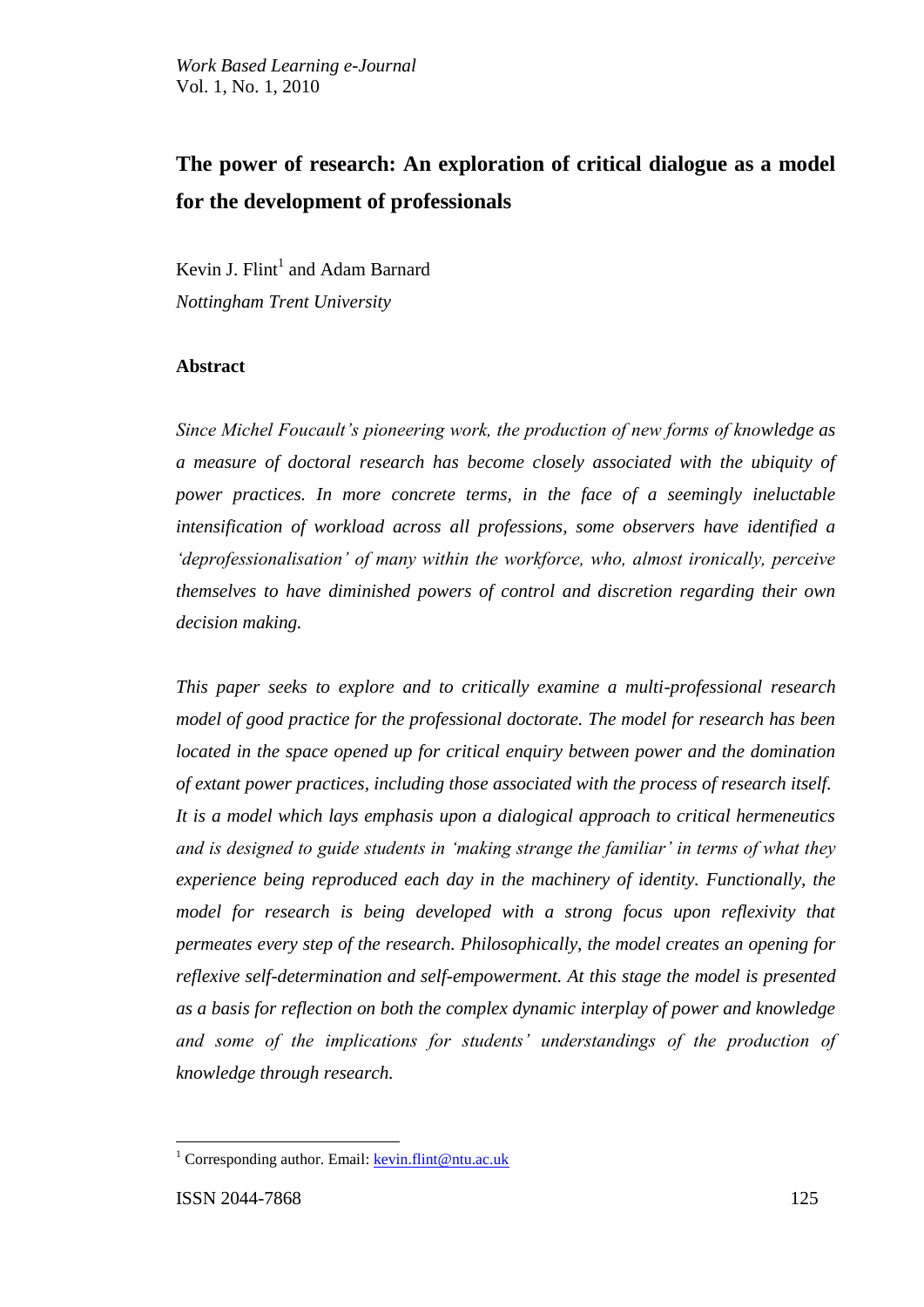$\overline{a}$ 

**Keywords:** Knowledge; Power; Panopticon; Identity; Research.

Materially and thematically this paper is intended to 'illustrate good practice' in the 'development' of 'transferable skills' for Professional Doctorates, which for us are located in the UK. Our own professional doctorate programme is structured for students around on-going reflection and reflexivity in their research. So, in the spirit inherited from Berthold Brecht, in being reflexive and in 'making strange the familiar'<sup>2</sup>, we might begin by inquiring into the crucible<sup>3</sup> of power practices at work in the institutions of Higher Education.

In exploring practices of power and their relationship with the production of knowledge, drawing from the work of Michel Foucault<sup>4</sup>, our paper seeks to investigate a rationale for, and to provide a critical examination of, the multi-professional structuring of our professional doctorate research programme that we use to configure student-research at one university. In so doing we hope to open further debate around issues concerning the development of multi-professional doctoral programmes, which, in the context of the ever diverse range of specialist professional doctorate programmes and economic stringencies, are likely to become more popular.

The particular programme of research for the body of professional doctorate students at one particular university was implemented with the first cohort starting just over a year ago. The induction of the second cohort is now complete. We have also just gained one extra student who has just transferred to us for the final year of his programme, specialising in an aspect of legal practice.

<sup>2.</sup> The original term, *Verfremdungseffekt*, roughly translated as a distancing effect, is a theatrical and cinematic device coined by Berthold Brecht "which prevents the audience from losing itself passively and completely in the character created by the actor, and which consequently leads the audience to be a consciously critical observer" (Willett, 1964:91). *Verfremdungseffekt* is rooted in the school of the Russian Formalist, with their notion of "*priem ostraneni*e" (ibid: 99) or "making strange", which the literary critic Viktor Schlovsky claims is the essence of all art.

<sup>3.</sup> This metaphor intentionally refers to Arthur Miller"s play, *The Crucible*, first produced in 1953. Set in Salam, Massachusetts, and ostensibly about the witch trials it is now recognised as a metaphor for McCarthyism in the USA. As a political parable the crucible illuminates the power practices of the US government in their blacklisting of communists.

<sup>4.</sup> The paper draws on Michel Foucault"s writing in *The Archaeology of Knowledge* (2002b{1972}), *Discipline and Punish*, (1975), and three volumes of *The History of Sexuality: Volume One, The Will to Knowledge* (1976), *Volume Two, The Use of Pleasure* (1984a), and *Volume Three, The Care of the Self* (1984b), together with *The Essential Works of Michel Foucault, Part Three: Power* (1984c).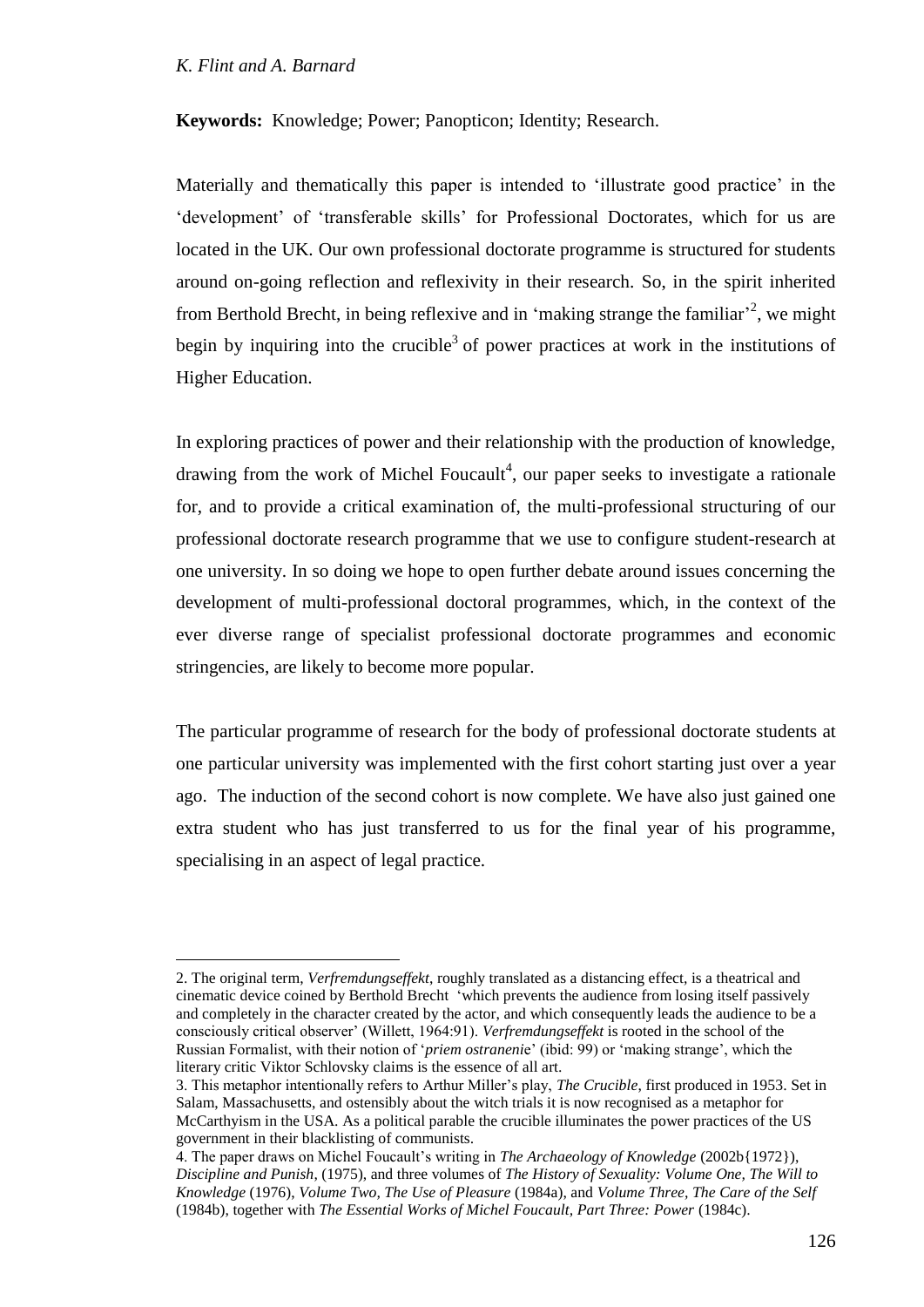Initially, the fact that we have a multi-professional programme was a matter of contingency, serendipity and the forces of economics which determined that as a "new university" we organise an economically viable course. The multi-professional structure of our programme currently incorporates three degrees: a doctor of education (Ed D), a doctor of legal practice (D Legal Prac), and a doctor of social practice (D Soc Prac). The structure had arisen from some earlier market research undertaken by Professor Patricia Higham (2005) which had identified these three areas as offering a potentially viable market. Viability in this case was considered to be largely dependent upon incorporating the three degrees together in one programme.

Contingently, in the Business School at Lake West University in the East Midland, Professor Georg<sup>5</sup> and his colleagues had gained a wealth of experience from running a Doctor of Business Administration (DBA) programme, which is now in its eleventh year. It was recognised that the DBA programme for research provides a simple structure, which we interpreted as involving three big steps to a professional doctorate over three years. The first step involved an exploration of the framing of doctoral research studies. The second step we have called an apprenticeship in doctoral research. Finally, there is of course, a dissertation. What had particularly attracted us to the DBA was the way in which it was integrated as a holistic programme by on-going reflection and reflexivity that continues throughout the course of the research, and is written up and presented as an integral part of the final dissertation. But, perhaps, most significantly in terms of setting up our innovative multi-professional programme structure was the help that Professor Georg and his colleagues gave in collaborating with us during the initial stages of 'adoption' and 'implementation'<sup>6</sup> of our programme in practice.

One particular "context document" (Flint and Barnard, 2008) provides an indication of the philosophy together with details of the programme administration and the curriculum for research used in this case. The justification for the multi-professional structure was based on association with the identical environment that most people outside Higher Education experience in the workplace. Serendipitously too, from the

<sup>5</sup> Professor Georg and Lake West University are both presented as fictions in order to protect the anonymity and confidentiality of the individuals involved in this study.

<sup>6.</sup> The technological language of "adoption" and "implementation" is borrowed from Michael Fullan (2007) and David Hopkins (2001) and leaves open questions regarding the "institutionalisation" of the professional doctorate programme.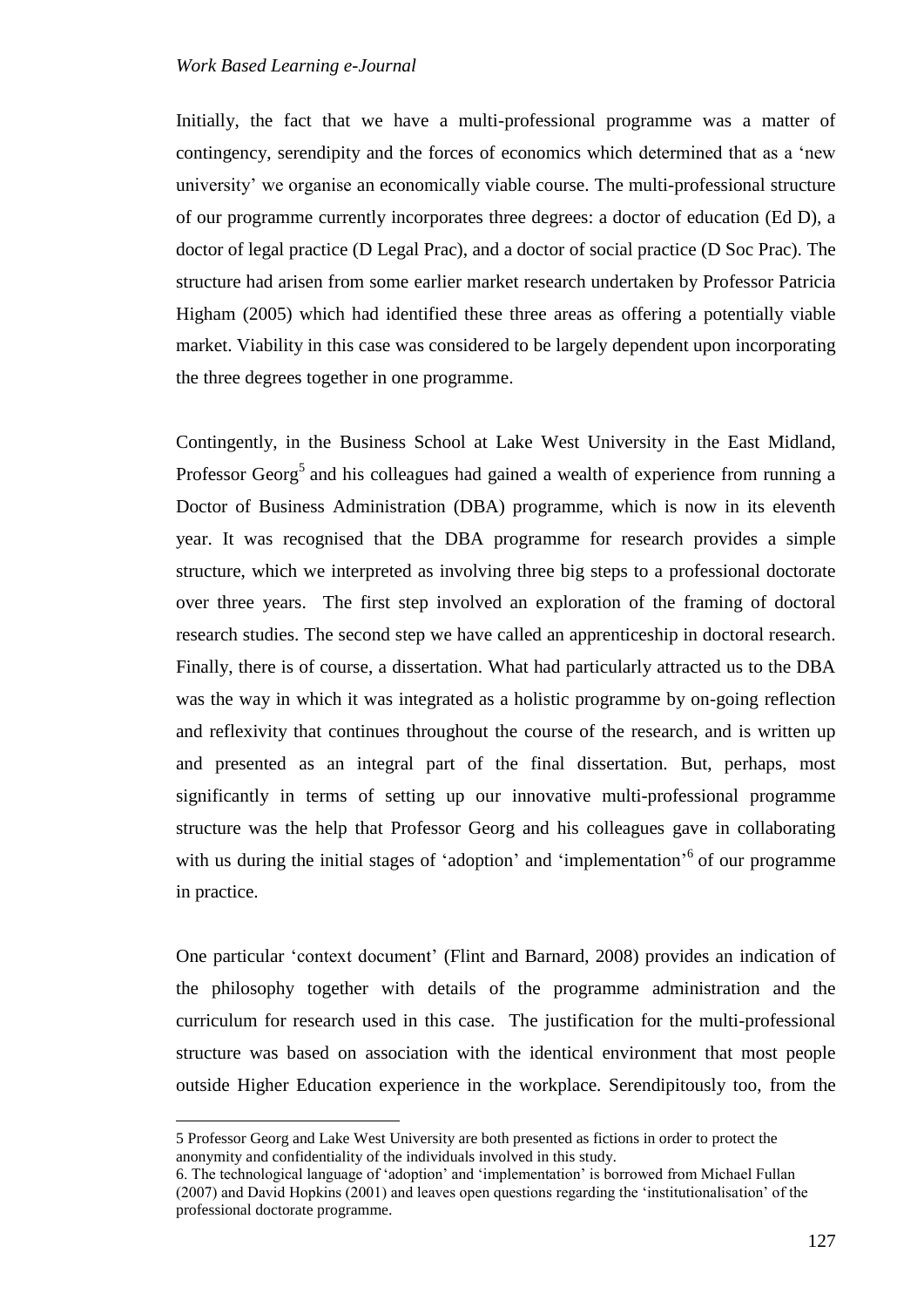outset of planning the programme Johan Street<sup>7</sup> had already gained experience from working with the Research Practice Course (RPC) run at one university in the East Midlands. The RPC gathers together PhD students from a wide range of disciplines across the university to work on two strands connected with their research centring upon methodology and philosophies that can be utilised in their studies. From this particular vein of experience it was apparent that the multi-professional environment for the RPC seemed to provide a rich and challenging milieu for most of the students. A precise explanation of the positive experiences that students had gained from working in such an environment, however, had so far eluded explanation.

In Michel Foucault's<sup>3</sup> writings the exploration of 'the material conditions of thought' whereby something becomes established as a particular form of knowledge, invites readers to reflect upon and to challenge the capillary power of the abstract institutional processes at work in founding such understandings. The processes at work in particular institutions are at once identified as means to particular ends; the production of knowledge. This conception perhaps has its origins in Foucault's reading of Heidegger's oeuvre<sup>8</sup>, where after the war in deconstructing the essence of technology, Heidegger had begun from the standpoint that technology is essentially a 'a means to an end' and a 'human activity' (ibid: 4).

In conceiving such a relationship in terms of power, Foucault almost certainly aligned himself with a reading of Nietzsche "as endorsing a quest to find the battle of wills, the subjection and domination, strategies of power, in every area of human existence' (Leithart,  $2006$ <sup>9</sup>; not least by means of various institutions. In our case, for example, such institutional means themselves are predicated on assumptions regarding the capacity *to be able* or in Latin, *posse* (the etymological root of the word power) to produce something of value, in this case knowledge. Of course, power in this sense is not something that an individual possesses: in Foucault"s writings, as we can see here, power is produced only in action; that is, in his work it is the body of individuals acting in accordance with, or in reaction to, or whose actions are in unpredictable ways

<sup>7</sup> Johann Street is again a fiction in order to protect the anonymity of the individual.

<sup>8.</sup> In his essay, *Being and Power: Heidegger and Foucault*, Professor of Philosophy in the Graduate School of the University of California, Berkeley, Hubert Dreyfus (2004), records Foucault's comment on Heidegger in his last interview: "For me Heidegger has always been the essential philosopher ... My entire philosophical development was determined by my reading of Heidegger'.

<sup>9.</sup> Peter J. Leithart (2006) *Nietzsche and Foucault*, [http://www.leithart.com/archives/002563.php:](http://www.leithart.com/archives/002563.php) posted on Wednesday, November 29 at 05:46 PM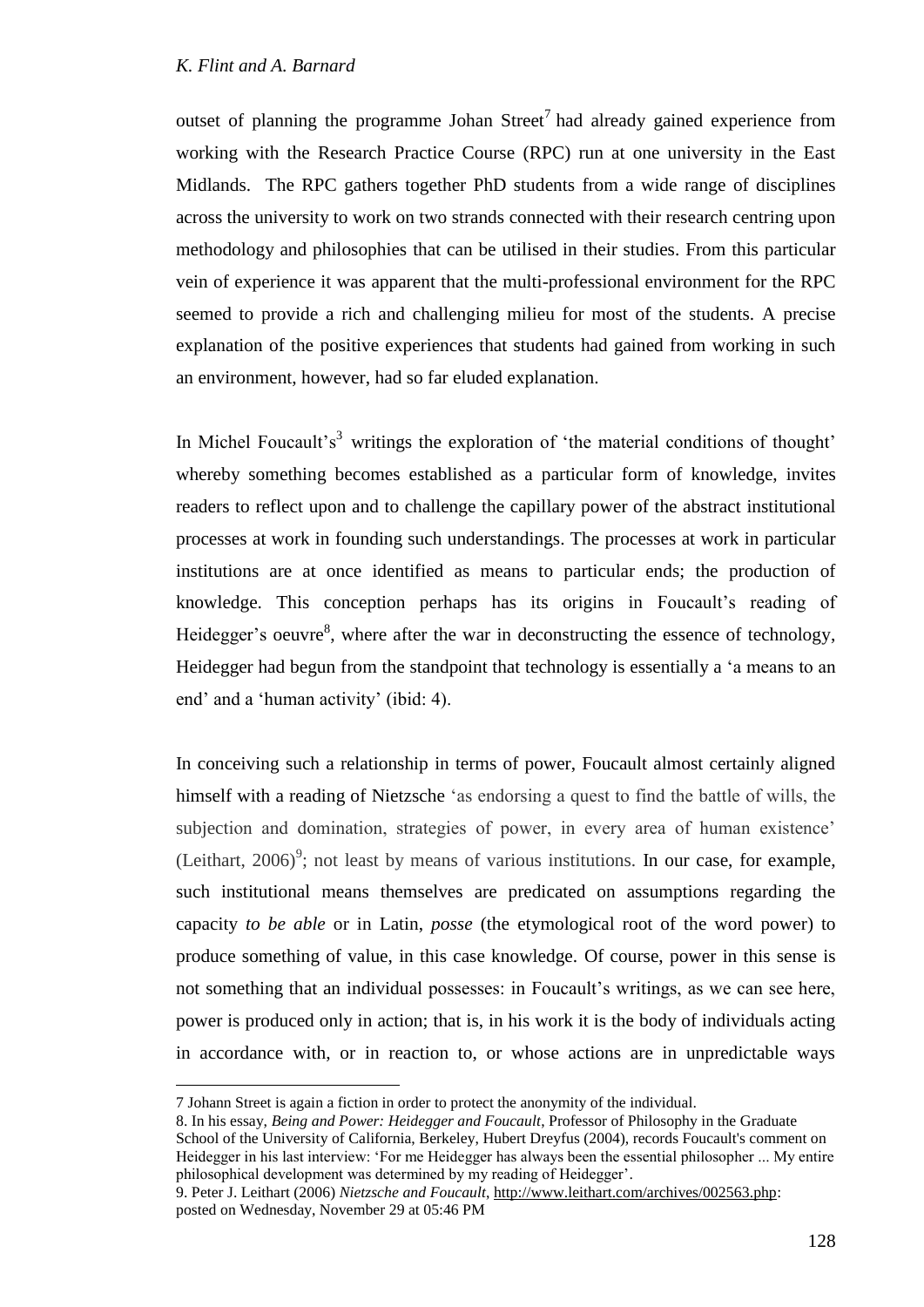$\overline{a}$ 

mediated by, in this case, institutional norms that produce the effects of power that Foucault attempts to makes explicit.

It is of crucial importance to recognise that Foucault is not offering his readers a model of an extant category identified as "knowledge/power" which can be applied in different contexts, but his genealogical analysis is there to open a way of thinking about this particular phenomenon and opening further critical questioning, dialogue and debate about the ways in which, in this case, institutional norms of research produce the effects of power, and, of course, how we might ameliorate, resist, shape, reflect upon such effects.

Not surprisingly, perhaps, given his reading of Heidegger, Foucault had interpreted modern institutions as social technologies which provide the very means to particular ends. Institutions he saw as a "whole series of carceral mechanisms" which all tend, like the prison, to exercise a power of normalisation" (Foucault, 1977 {1975}: 307-8) and leaving us with a "docile body" (ibid: 135 -169). His earlier writings explore a particular form of prison called a "Panopticon" and open questioning about how a "multiplicity" (ibid: 205) of individuals become a disciplinary society; his language places a helpful emphasis upon the "strategies", "procedures" and ways of "behaving" which are associated with specific institutional contexts, including schools, universities and the work place which have tended to permeate ways of thinking and behaving more generally.

But, in reading Foucault there is a danger, perhaps, ironically that we too, as readers, might be rendered as a docile body, always in danger of falling into those familiar existing categories of our own social world; but what precisely is the significance of such a conjunction of institutions for his conception of power? In Gilles Deleuze's (1999) reading he had seen that by the end of the eighteenth century the "Panopticon<sup>10</sup> traverses all forms" which give it its means ends functionality – "education, care, punishment, production" (ibid:  $61$ ) – and "is applied to all the substances upon which the power functions" – "prisoners, the sick, madmen, schoolchildren, workers, soldiers

<sup>10</sup> In contrast the most obvious reading of Foucault"s (1972) account of the "Panopticon" in his seminal work, Discipline and Punish, is that of an efficient prison. The Panopticon is a circular building with a central tower surrounded by a number of prison cells that are arranged so that each of the cells is completely separated from each other by impenetrable walls. The actions of prisoners are all visibly on display to just one person running the prison through windows located at the end of each cell.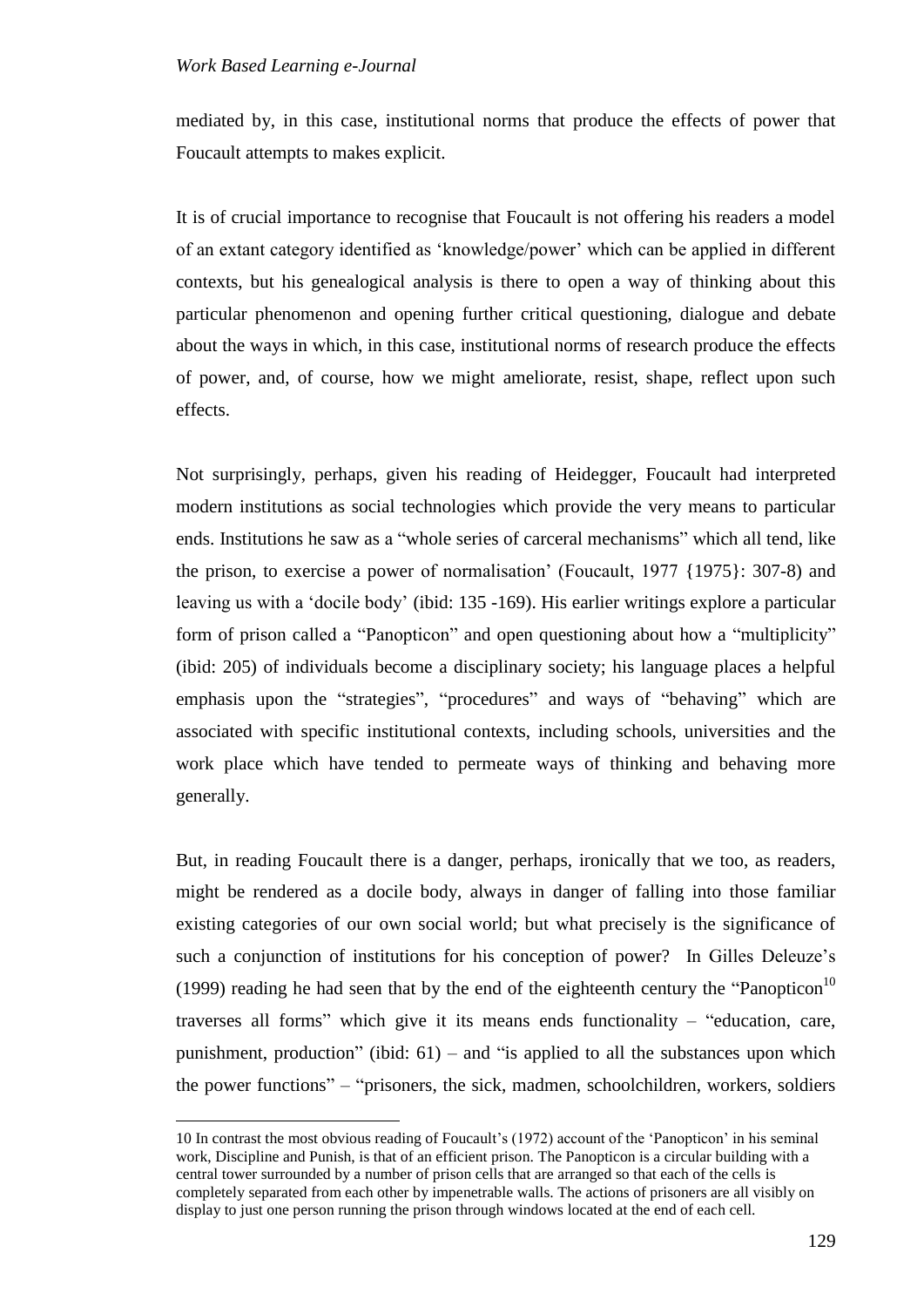$\overline{a}$ 

etc" (ibid: 61). Foucault recognised from his genealogy that "a category of power exists as a pure disciplinary function." He named this strategic function as "the diagram of the mechanism of power," "a figure of political technology," a function that "must be detached from any specific use" (Foucault, 1977: 205), and indeed, as Deleuze's (1999: 61) reading indicates, "from any specific substance."

In his later writings Foucault (1981 {1976}) also began to discuss another strategic function of power, which gives it its productive character, in *The History of Sexuality*; namely, in Deleuze's (1999 {1986}: 61) reading, "that of administering and controlling life in a particular multiplicity", such as the body of individuals involved in doctoral research.

So, in his selection of the title, *Power/Knowledge*, in one stroke Foucault (1980a) opened questions concerning the relationship between knowledge and power, which had already begun to emerge as an issue for him in *Discipline and Punish* (Foucault, 1977{1975}). In his essay, entitled "Prison Talk," Foucault (1980b: 52) elaborates on this complex inter-dependent relationship in his statement that "it is not possible for power to be exercised without knowledge and it is impossible for knowledge not to engender power." Hence, although by no means universally acknowledged as such, when viewed through a Foucauldian lens the production of new forms of knowledge as a measure of doctoral research opens questions concerning the ubiquity of power practices mediated by such forms of production. Not least, it would seem the power of writing which is already in danger of glossing power-knowledge as though it were generally accepted as an extant identity.

Here we need to move slowly in our reading of Foucault, because ordinarily within doctoral research, which is already assumed to be located within the defined corpus of knowledge (*connaissance*) of an existing discipline, the benchmark is that of an original contribution to knowledge. There is no mention of power. The benchmark for doctoral research, it would seem, is predicated on assumptions of pure knowledge in general  $(savoir)^{11}$ , which provides the basis for an articulation of the conditions that are necessary for the object of doctoral research in this particular case to be given to a defined corpus of knowledge, *connaissance;* the truthfulness of such an object being

<sup>11.</sup> The distinction between savoir and connaissance draws from Foucault"s (2002 {1972}:16-17) footnote in *The Archaeology of Knowledge.*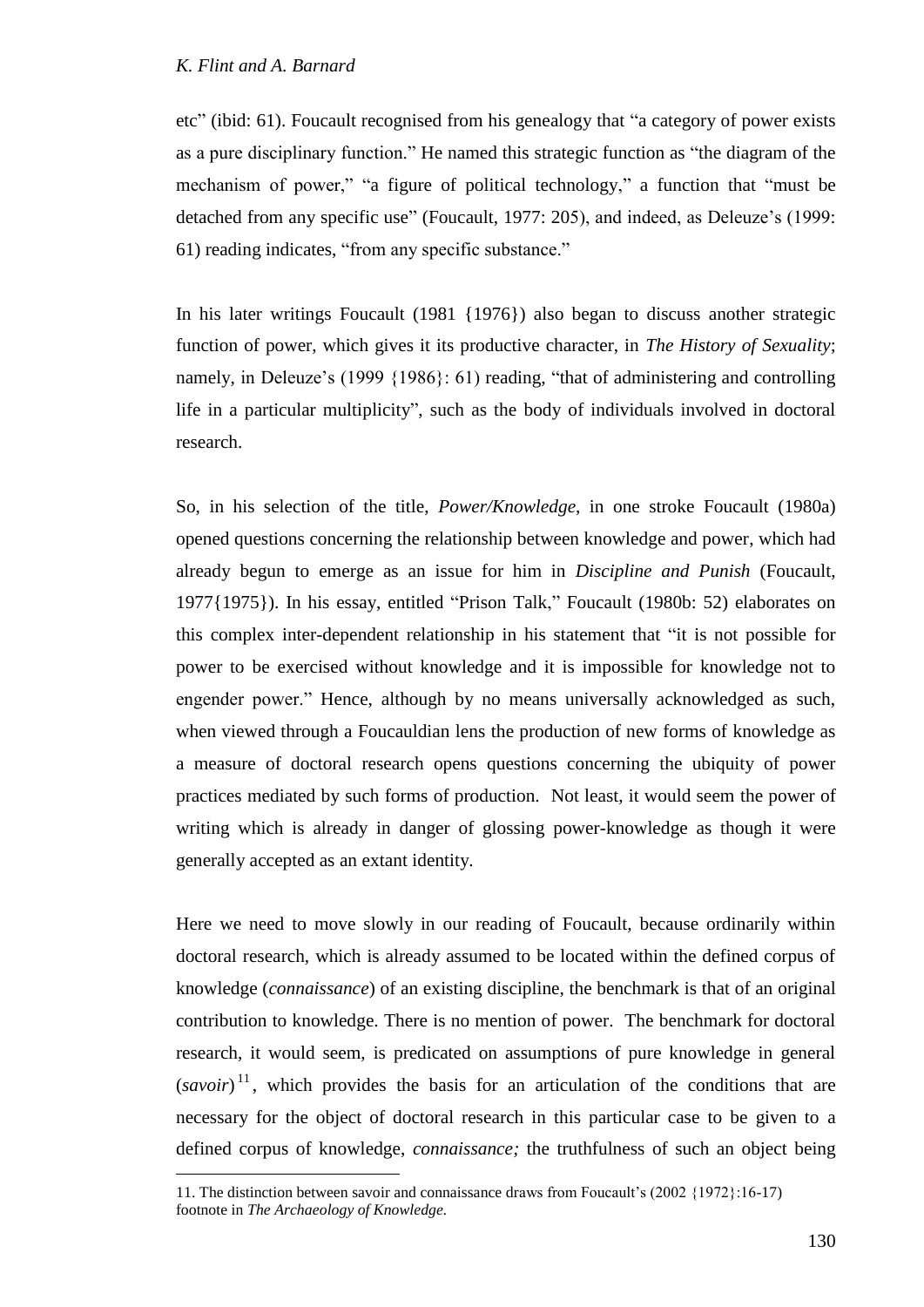understood as a series of defined and ordered procedures for the "production, regulation, distribution and circulation of such object of knowledge" (Foucault, 1984c: 152). Supposedly such procedures remain uncontaminated by power. But, as Foucault observed: "perhaps we should abandon the belief …(that) the renunciation of power is one of the conditions of knowledge" (Foucault, 1977{1975}: 27). Certainly in setting up our professional doctorate as a single programme incorporating three disciplines we want to open further debate as to whether, as Foucault had suggested, we should "abandon a whole tradition that allows us to imagine that knowledge can exist only where power relations are suspended and that knowledge can develop only outside its injunctions, its demands, its interests" (ibid: 27).

Of course, in conflating three disciplines within our single professional doctorate programme it was crucially important to retain a disciplinary function that would ensure the necessary rigour. Of course, we needed to retain a disciplinary function for the production of knowledge, including, ironically, producing knowledge of such a suspension of power relations. But, as Foucault's genealogy in *Discipline and Punish* has shown, such a disciplinary function, "Panopticism," cannot be identified with any one discipline of knowledge, or institution more generally. Namely, because "Panopticism" is *a social technology and a type of power that traverses every academic discipline and every institution*. In the words of Foucault,

"the Panopticon must not be understood as a dream building: it is *the diagram* of a mechanism of power reduced to its ideal form; its functioning abstracted from any obstacle, resistance or friction, must be represented as a pure architectural or optical system: it is in fact the figure of political technology that may and must be detached from any specific use" (ibid: 205; emphasis added).

As a mechanism of power *the diagram* or schema in question is a display of the "relations between forces which constitute power" (Deleuze, 1999: 37). In this particular case the diagram constitutes a series of overlapping maps, each mediated by the professions incorporated within the professional doctorate programme and by our developing relationships with bodies who are supporting the development of the programme, and each including points that remain relatively unbounded; as Delueze"s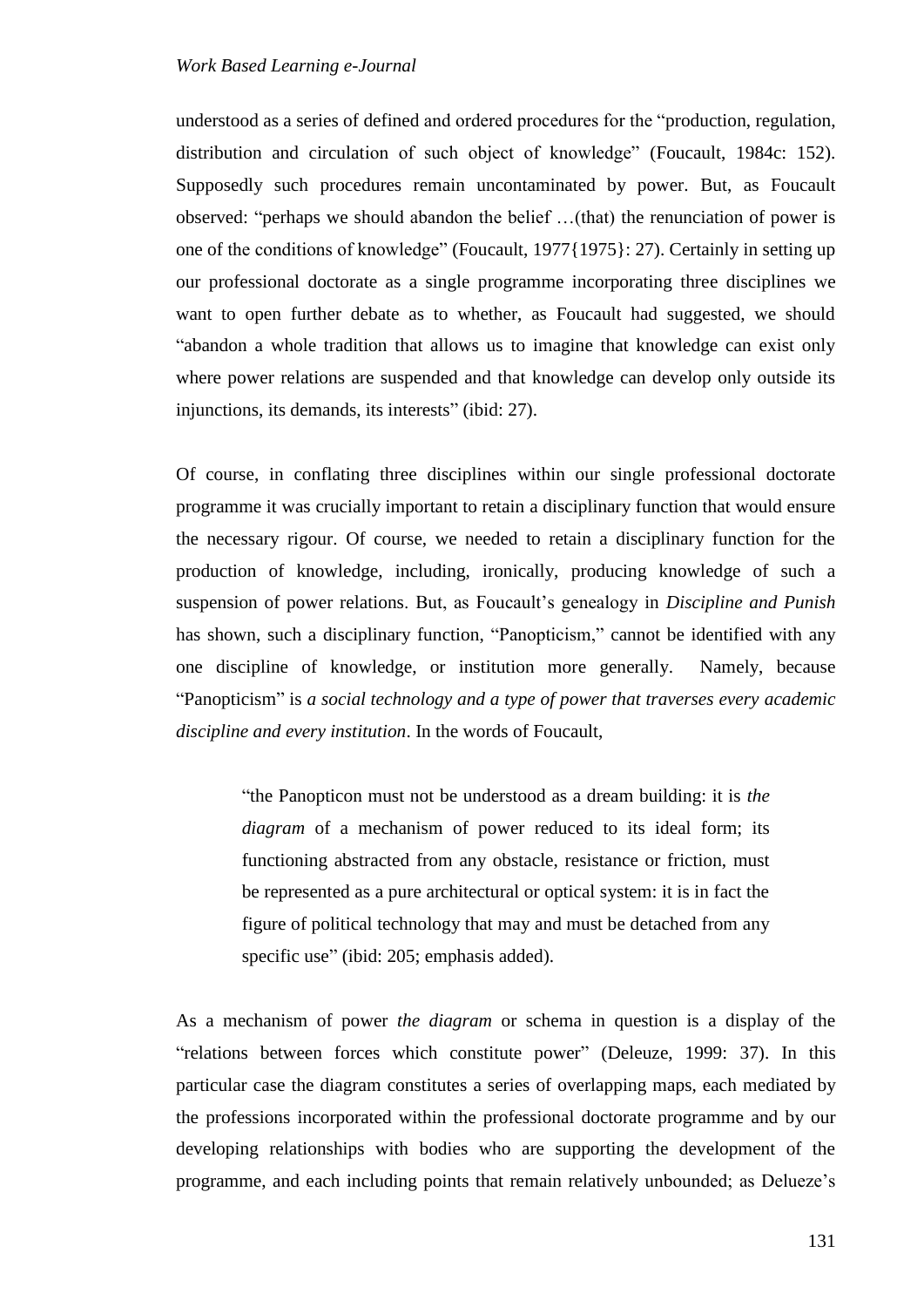(1999: 37) reading of Foucault suggests; "points of creativity, change and resistance," which we are attempting to create from the pedagogy used in the programme. Structurally, such relations of power are not, as Hans Herbert Kögler (1996: 235) has noted, "causal nomological but inter-subjective-symbolic." And, without such forces of power, of course, at particular points in history there could be no production of "domains of objects and rituals of truth" (Foucault, 1977{1975}: 194) identified as *connaissance*. On reflection, therefore, one might perhaps ask the question: is it not time, as Foucault (ibid: 28) had suggested more than thirty years ago, that one "abandons the opposition between what is interested and what is disinterested, the model of knowledge and the primacy of the subject?" We might also follow Foucault's (2002a:3-18) lead in the "*Las Meninas*," in which he brings to the attention of his readers the painter, Velazquez"s, pictorial opening to *The Order of Things*, in which "the subject is elided" (ibid: 18), indeed, have we lost the time for questioning the very existence of the subject?

In structuring the professional doctorate programme around reflexivity and reflection we are attempting both to encourage our students to continue questioning the play of power in the production of knowledge. More broadly we wish to open further debate about the interplay of power–knowledge. In the context of the students" own professional practices, such conflation of knowledge–power is manifest in both the much debated phenomena of "work intensification"<sup>12</sup> and "deprofessionalisation"<sup>13</sup>, which have been explained in terms of classical labour process theory<sup>14</sup>. At its heart such explanation and debate reflects Heidegger's understandings of the essence of power. As Heidegger, himself, realised from his own reading of Nietzsche:

"the essence of power lies in being master over the level of power attained at any time. So, power is power only when and only so long as it remains power-enhancement and commands for itself more power" (Heidegger, 1977: 78).

13. Banks, 2004, 2001; Benyon, 1975; Braverman, 1998; Butttny, 1993; Etzioni 1969; Haug, 1973; Hugman, 1991; Illich 1977, 1976a,b, 1975a,b,c, 1971

<sup>12.</sup> Burchielli, 2006; Edwards and Whitson, 1991; Easthope and Easthope, 2000; Guest, 1990; Hargreaves 1993, 1994; Mather *et al*., 2007; Nichols, 1991

<sup>14.</sup> Braverman, 1974; Marx, 1976; Mather *et al*., 2007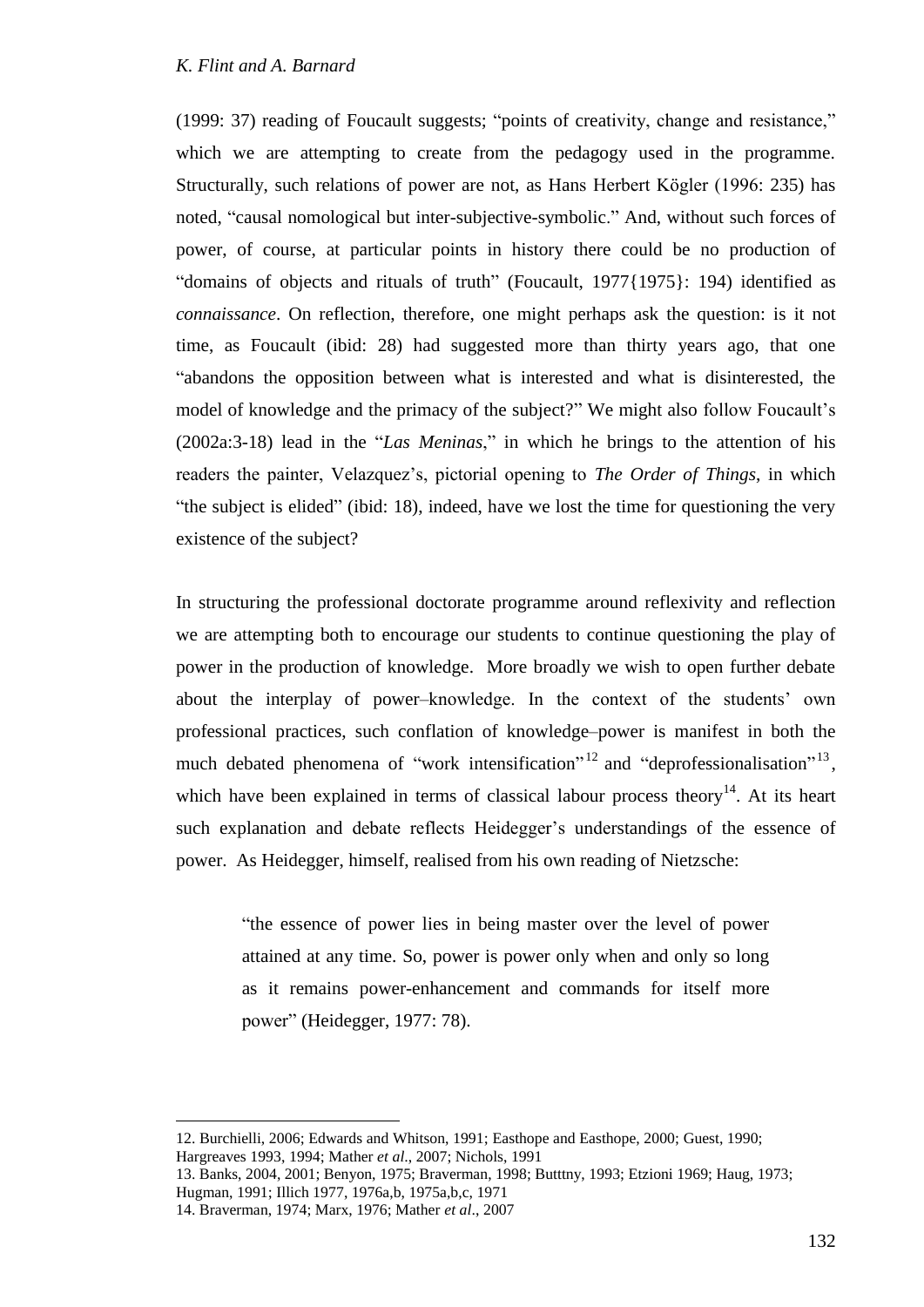In terms of the dominant language of the professions represented by the professional doctorate at this university such phenomena can be seen to emerge from the almost insatiable appetite of institutional machineries of identity for the repetition of difference and polysemy (Flint *et al*., 2009). In another paper we have argued that such appetite arises from the social space produced by institutions, and as we have witnessed already in reading between the lines: "the thing called power is characterised by an immanence of field without transcendent unification" (Deleuze, 1999:24), which is, in fact, the very same space.

Of course the ubiquity of power itself opens further questions regarding a model of good practice for the professional doctorate, which no longer treats the production of knowledge as if it were somehow disconnected from any practices of power. The final section of this paper is an attempt to open further discussion about the application of such a model for the development of research within a professional doctorate programme.

The pedagogic model for the programme, adapted from Kögler"s (1996), *The Power of Dialogue*, works essentially as a structure for the repetition of a series of hermeneutic circles mediating practice and in so doing it opens the basis for a pedagogy which is essentially reflexive and research oriented. Practice is constituted as a series of workshops designed to encourage discussion and reflection about the process of undertaking research at doctoral level. In concert with the multi-professional environment in which most professionals now operate, the programme of research that we are developing at one university currently incorporates education, legal practice and social practice within a single programme which is used to structure students' research projects. We are also currently working with the School of Art at the university to develop three more degrees in Fine Art, Digital Media and Fashion, which are planned implementation in the next academic year.

The model for research that we are using as a basis for exploring and developing our programme has been located in the space opened up for critical enquiry between power<sup>15</sup> and the domination of extant power practices, including those associated with the process of research itself. Schematically, and on reflection, we have, in fact, already

<sup>15.</sup> Hans Hebert Kögler (1996: 135ff) takes up the discussion.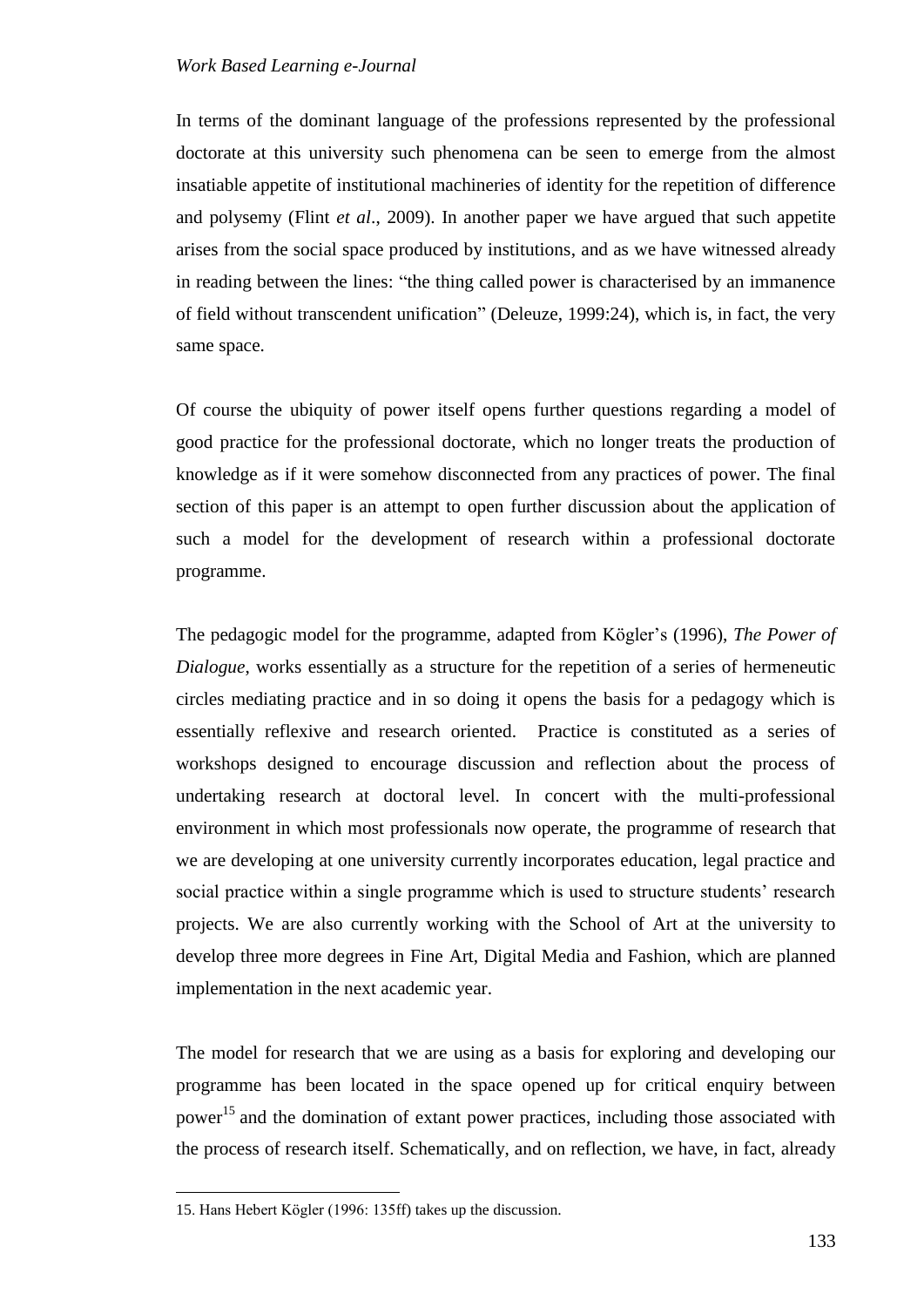$\overline{a}$ 

pointed towards a significant distinction between power and orders of domination, which deserves further elaboration.

Historically and concretely in the lives of human beings power relations mediated by *the diagram* as relations between a "force and a force" and "an action upon action," "mean strategic confrontations between more or less free agents who attempt to advance their own diverse interests over and against other agents" (Kögler, 1996: 235) by drawing upon the various resources available within the field of forces. Power in this sense of *the diagram*, as Kögler suggests, "is principally dispersed throughout, and implanted within, the social body and thus is not the product of a localisable subject of power" (ibid: 235).

But, of course, as our writing has attempted to illustrate, the social "orders in which individuals always already find themselves," situated within the traditions of research, "may appear to be ontologically fixed," and even, "irreversible" as Kögler (1996: 235) has indicated, or more likely we become secure in our own docility and domestication into accepting such identities without the need for any questioning.

Critical inquiry is our way of resisting any such possible domestication from the habitual reproduction of extant identities found in particular traditions. In other words, the research model for the development of the programme occupies that abstract space between on the one hand the capacity to be able to do something in research and, on the other, what is done in practice as reflected in the discourses brought to the table by those professions represented within the professional doctorate.

In reflecting on this paper, however, it is apparent that pedagogically our freedom has remained so far delimited, despite our aspirations to the contrary, caught up in the forces of our own familiar domestication or what Schutz (1972: 74) called our "taken for granted reality," meaning "that particular level of experience that presents itself as not in need of analysis." So, those forces at work in the space produced by the tradition for doctoral research, in which we have been situated (Heidegger<sup>16</sup> would say, "thrown"), have not yet encouraged any opening of dialogue with students concerning the

<sup>16.</sup> Thrownness, *Geworfenheit*, is the language Heidegger (1962) used in *Being and Time* to describe where human being(s), which Heidegger calls *Dasein*, are continually situated; human beings are always already thrown into the midst of things.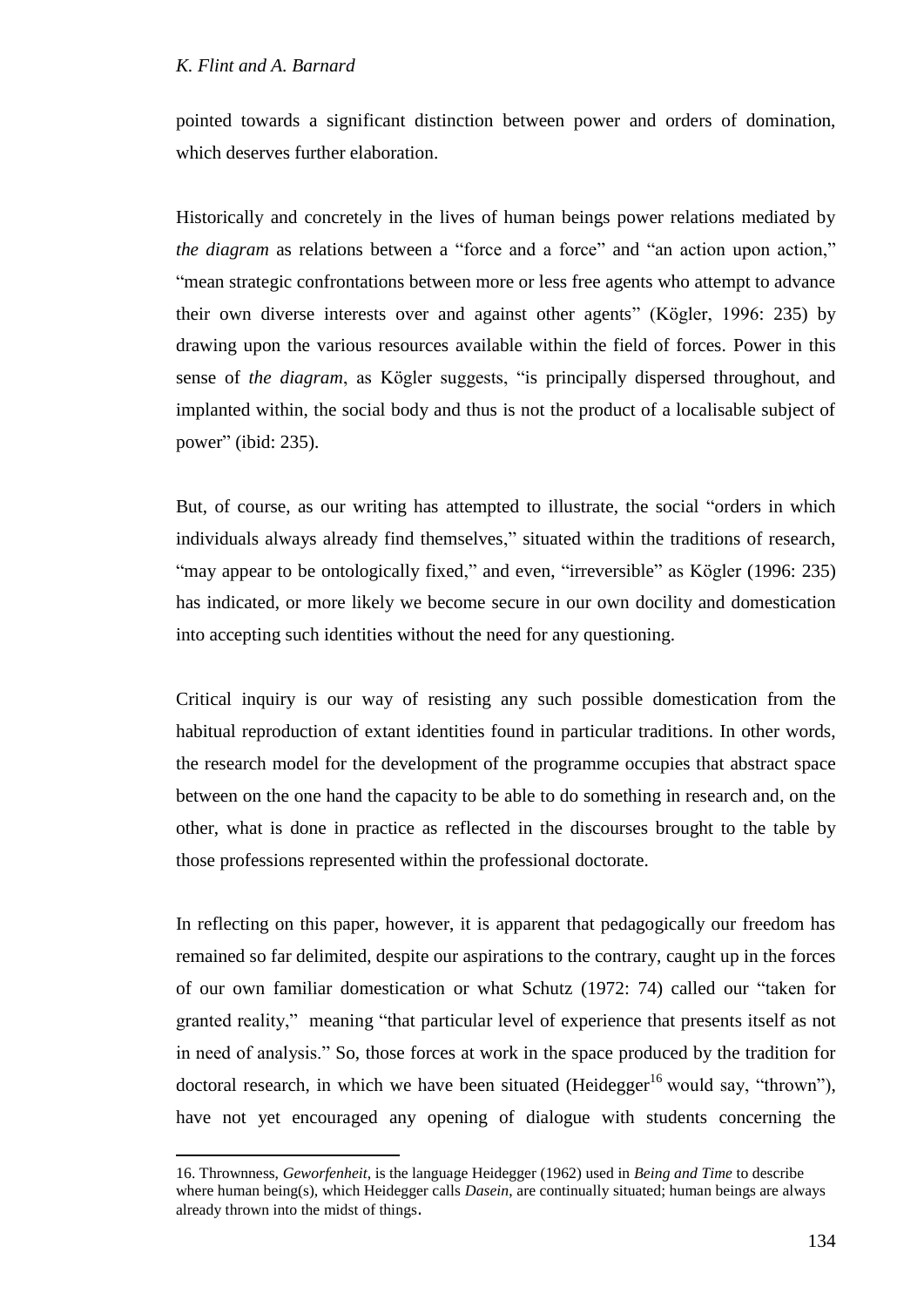differences and inter-connections between on the one hand the play of power, and on the other, the production of knowledge, mediating their engagement in research and practice.

In reflecting once more upon such space opened up in writing this paper between power dispersed in the body and the orders of domination mediating such a body of researchers it is easy to see how the microphysics of power relations in *the diagram of a mechanism of power reduced to its ideal form* (Foucault, 1977{1975}: 205; emphasis added); that un-enclosed space of the Panopticon, can so easily be rendered in terms of the relationship of the subject to the object and the formal rules that provide a basis for such relationship that we call knowledge (*connaissance*). For example, the original presentation of an extended abstract presented for this paper contains the following paragraph:

"As a model for research used in the pedagogical development of the programme it is structured by an adaptation of Kögler"s (1992) critical hermeneutics, which is based on a synthesis of discourses drawn from Hans Gadamer and Jürgen Habermass. The model privileges interest upon the "preunderstandings" that individuals bring to any research based dialogue, including the pedagogical exchanges within the series of workshops constituting the programme. These are structured around three co-original issues of the individual"s life history, the symbolic order and the power practices mediating social interaction."

In the name of writing an extended abstract, those messy and difficult to define "polymorphous and polyvalent forms of power" (Foucault, 1984c: 82-83), which are open-ended and un-enclosed, traversing every institution are at once glossed as a form of knowledge. It makes tangible the power practice of writing and producing a symbolic order in which professional doctorate students and ourselves as researchers can so easily become subject to that particular order of domination called domestication, which is always in danger of rendering the body of researchers as docile.

Pedagogically, in opening conversation with our students the paper opens the way for debate regarding the further development of a language of power mediating action in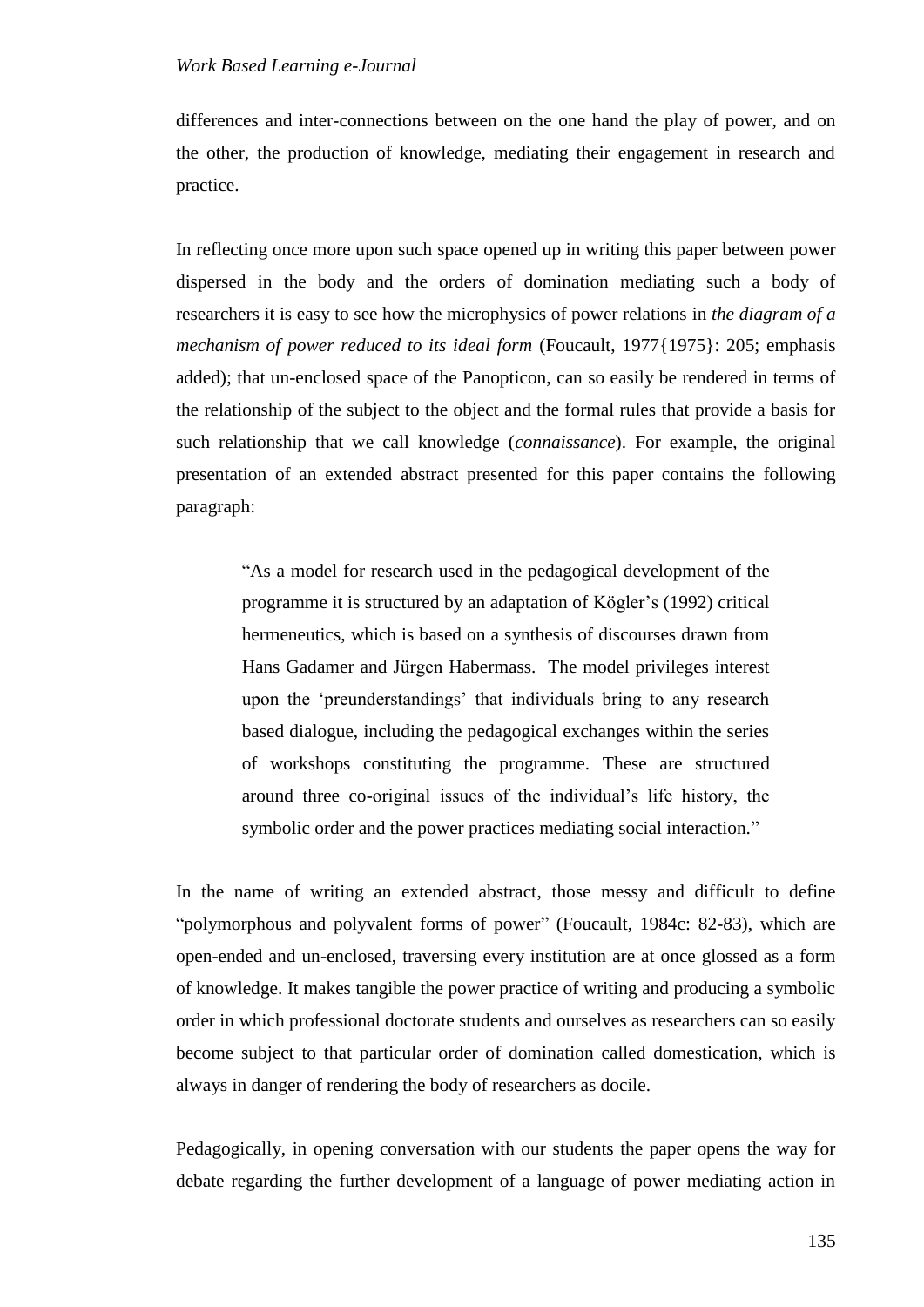forms which resist any such domestication. In reflecting on the argument presented in this paper, for students it would seem that we need to develop a reflexive conversation about both students" own growing understandings of power practices, including orders of domination, and their own generation of knowledge through research and of the changes that such a process has wrought upon their own lives.

Philosophically and pedagogically *the diagram* of power relations, with its superimposed layering of maps and its multiplicity of points in the production of knowledge, creates a possible opening for reflexive self-determination and selfempowerment.

In providing a structure for a circular dialogical process Kögler's (1996) model is represented to produce an agreement over the meaning of "the thing itself" or "real referent" of what has been discussed. It was developed under the rule of meaning. Yet, ironically, the first year of our programme *is* structured around the methodological framing of research in order to open ways of thinking that challenge particular orders of meaning by recourse to other possible framings.

One way of conceptualising the multiplicity of possible framings of research for the professional doctorate programme is given by the structure of bricolage presented in Joe Kincheloe"s and Kathlene Berry"s (2004) *Rigour and Complexity in Educational Research*. In seeking to avoid reductionism and closure in inquiry, their book can be seen to open rigorous research to a multiplicity of framings by creating what, in effect, we now regard as *the diagram* for researchers. This diagram incorporates a series of maps which gather together philosophical standpoints, theoretical perspectives, multiple methods, narrative techniques, and so on… that can be used as complementary forms of framing for social research.

Of course such a practice of power in writing opens the possibility of pulling down the walls in the crucible of research that we can see reflected in the categories used here in this conference, and in mediating practice more generally. At issue is the question of rigour; namely, the question of those law-like principles disciplining the production of identifiable points of knowledge through research within an open-ended field of power, and the application of such a form of rigour in the multiplicity of professional practice.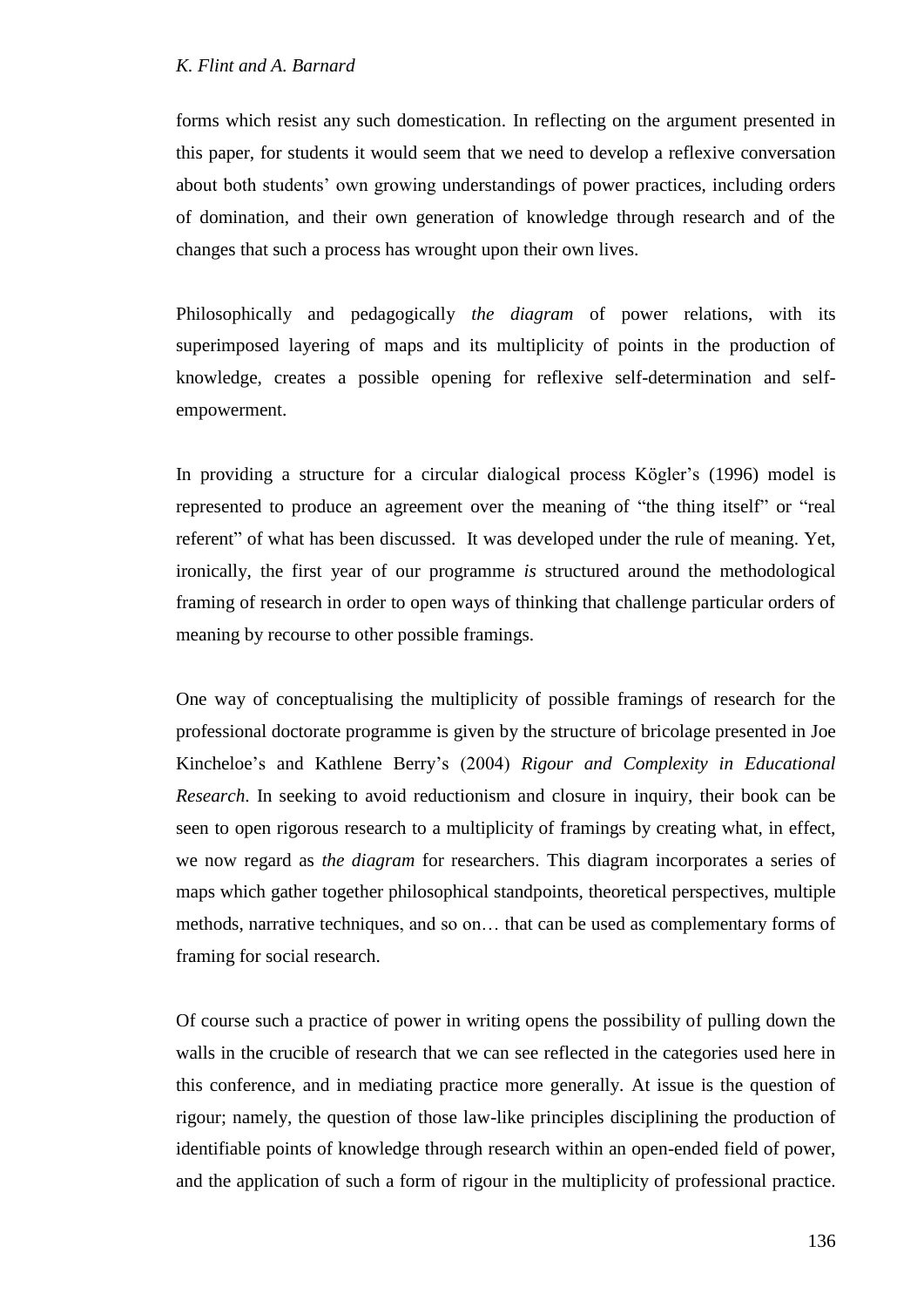The question is not about the hospitality given to these ideas but the opening of critical dialogue that mobilises the transformative potential of power practice without losing the rigour of complex inquiry.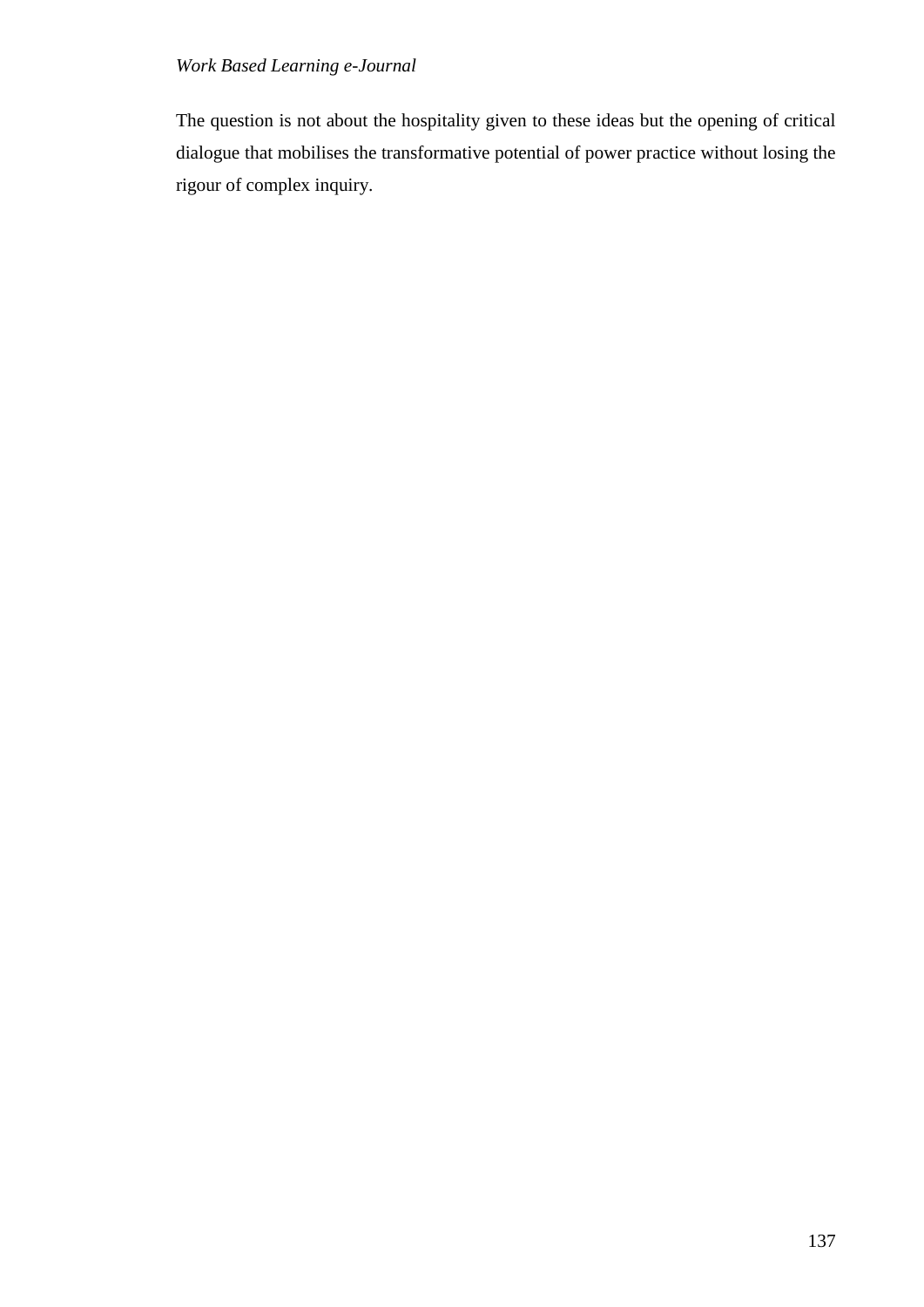### **References**

Banks, S. (2004). *Ethics, accountability and the social professions.* Basingstoke: Palgrave.

Banks, S. (2001). *Ethics and values in social work.* Basingstoke: Palgrave.

Benyon, H. (1975). *Working for Ford*. Harmondsworth: Penguin.

Braverman, H. (1998*). Labour and monopoly capital: The degradation of work in the 20th Century.* New York: Monthly Review of Books.

Braverman, H. (1974). *Labour and monopoly capital.* New York: Monthly Review Press.

Burchielli, R. (2006). "The intensification of teachers' work and the role of changed public sector philosophy", *International Journal of Human Resources Development and Management*, 6(2-4), pp. 146 -160.

Deleuze, G. (1999 (1986}). *Foucault*. London and New York: Continuum.

Dreyfus, H. (2004). *Being and power: Heidegger and Foucault*. Available from: [\(http://socrates.berkeley.edu/~hdreyfus/html/paper\\_being.html](http://socrates.berkeley.edu/~hdreyfus/html/paper_being.html) [Accessed 21st July 2010]

Easthope, C. & Easthope, G. (2000). "Intensification, extension and complexity of teachers' workload", *British Journal of Sociology of Education*, 21(1), pp. 43-58.

Edwards, P. K. & Whitson, C. (1991). "Workers are working harder: Effort and shopfloor relations in the 1980s", *British Journal of Industrial Relations*, 29 (4), pp. 593-601.

Etzioni, A. (1969). S*emi-professions and their Organization.* New York: Free Press.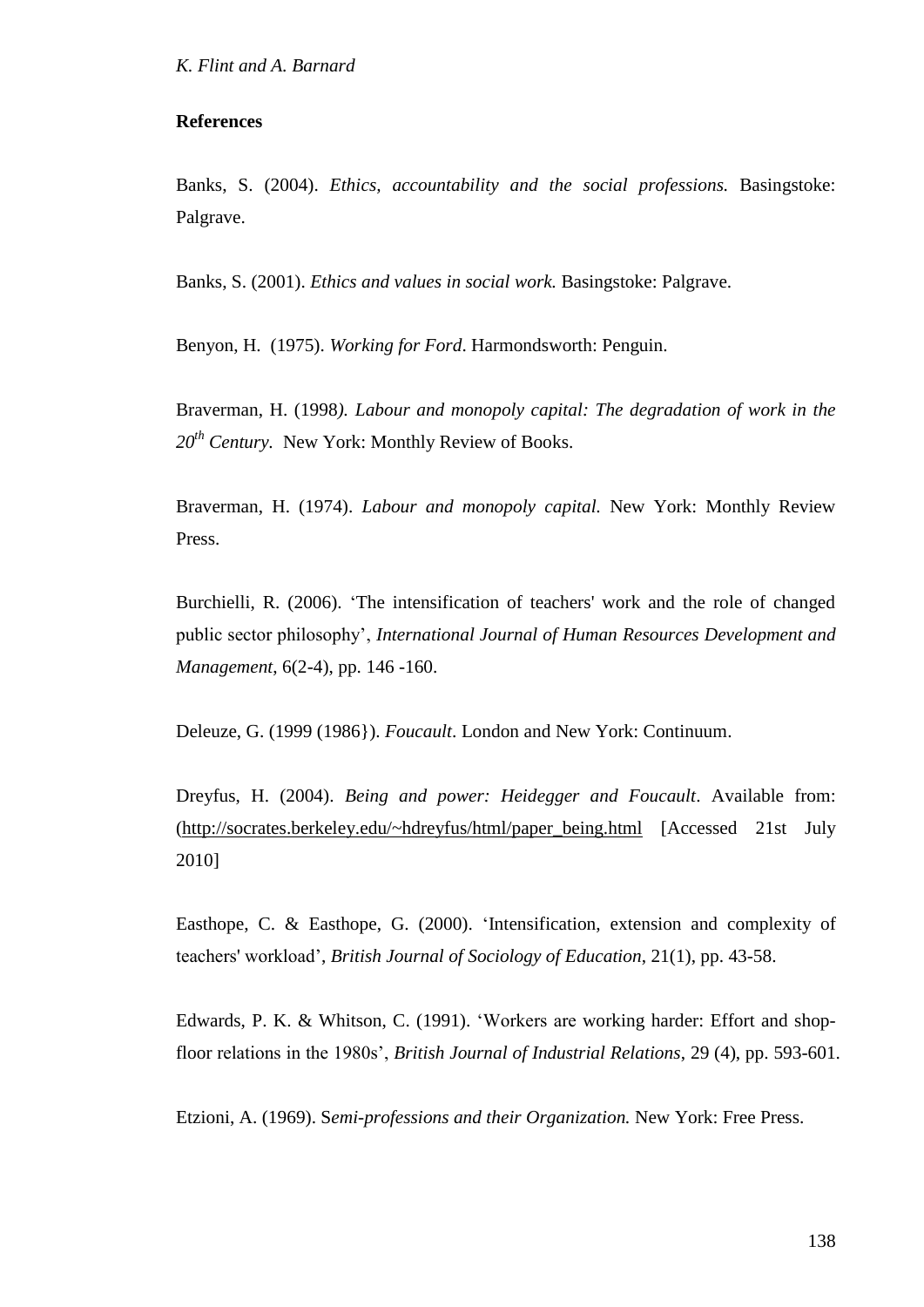Flint, K. J., Barnard, A., Ching, J. & Flint, C. M. (2009). "Producing space for new forms of social research: An exploration of Henri Lefebvre"s thesis", *Paper presented at the Annual Teaching and Learning Conference: 'Learning Spaces', held at Nottingham Trent University, 2nd April.*

Flint, K. J. & Barnard, A. (2008). *Context Document: Professional doctorate incorporating the awards of Doctor of Education (Ed D), Doctor of Legal Practice (D Legal Prac), and Doctor of Social Practice (D Soc. Prac)*. Nottingham: Nottingham Trent University.

Foucault, M. (2002a {1966}). *The order of thing*s. London and New York: Routledge Classics.

Foucault, M. (2002b {1972}). *The archaeology of knowledge*, trans. S. Smith. London and New York: Routledge Classics.

Foucault, M. (1984a). *The history of sexuality*: *Volume 2. The use of pleasure.* London: Penguin Books.

Foucault, M. (1984b). *The history of sexuality: Volume 3. The care of the self.* London: Penguin Books.

Foucault, M. (1984c). *Power: Essential works of Foucault 1954 – 1984: Volume 3,* Trans. R. Hurley and others, J.D. Faubion (Ed.). New York: The New Press.

Foucault, M. (1981 {1976}). *The history of sexuality: Volume 1. The will to knowledge.*  London: Penguin Books.

Foucault, M. (1980a). *Power/knowledge: Selected interviews and other writings 1972 - 1977*, C. Gordon (Ed.). New York: Pantheon Books.

Foucault, M. (1980b). "Prison talk" in C. Gordon (Ed) *Power/knowledge: Selected interviews and other writings 1972 -1977*. New York: Pantheon Books.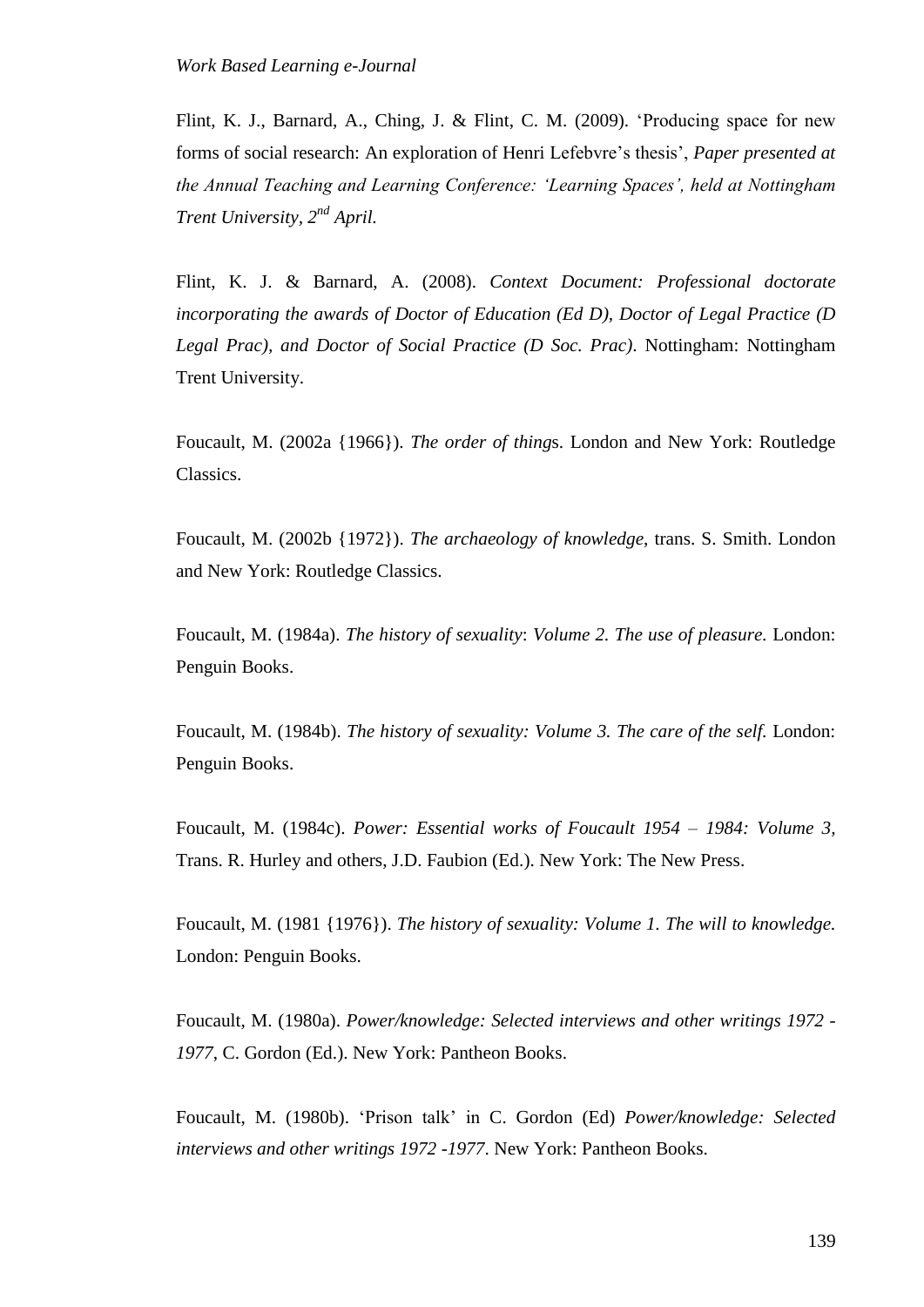Foucault, M. (1977 {1975}). *Discipline and punish: The birth of the prison*, trans. A. Sheridan. New York: Vintage Books.

Fullan, M. (2007). *The new meaning of educational change* (4<sup>th</sup> Edition). London: Routledge Falmer.

Guest, D. (1990). "Have British workers been working harder in Thatcher"s Britain? A reconsideration of the concept of effort", *British Journal of Industrial Relations*, 28, (3), pp. 293-312.

Hargreaves, A. (1993). "Time and teachers' work: An analysis of the intensification thesis" in R. Gomm and P. Woods (Eds.), *Educational Research in Action*. London: The Open University.

Hargreaves, A. (1994). "Time. Quality or quantity? The Faustian bargain" in A. Hargreaves (Ed.) *Changing teachers: changing times*. London: Cassell.

Haug, M. (1973). 'Deprofessionalisation: An alternative hypothesis for the future' in P. Halmos (Ed.) *Professionalisation and social change*, Keele: University of Keele.

Heidegger, M. (1977). *The question concerning technology and other essays*, trans. W. Lovitt. New York and London: Harper Torchbooks, Harper & Row Publishers.

Heidegger, M. (1962). *Being and time*, trans. J. Macquarrie & E. Robinson. Oxford: Blackwell Publishing.

Higham, P. (2005). *Exploring the potential demand for professional doctorates.* Nottingham: Nottingham Trent University, Graduate School for Business, Law and Social Science.

Hopkins, D. (2001). *School improvement for real* (1<sup>st</sup> Edition). New York: Routledge.

Hugman, R. (1991). *Power in the caring professions.* London: Macmillan.